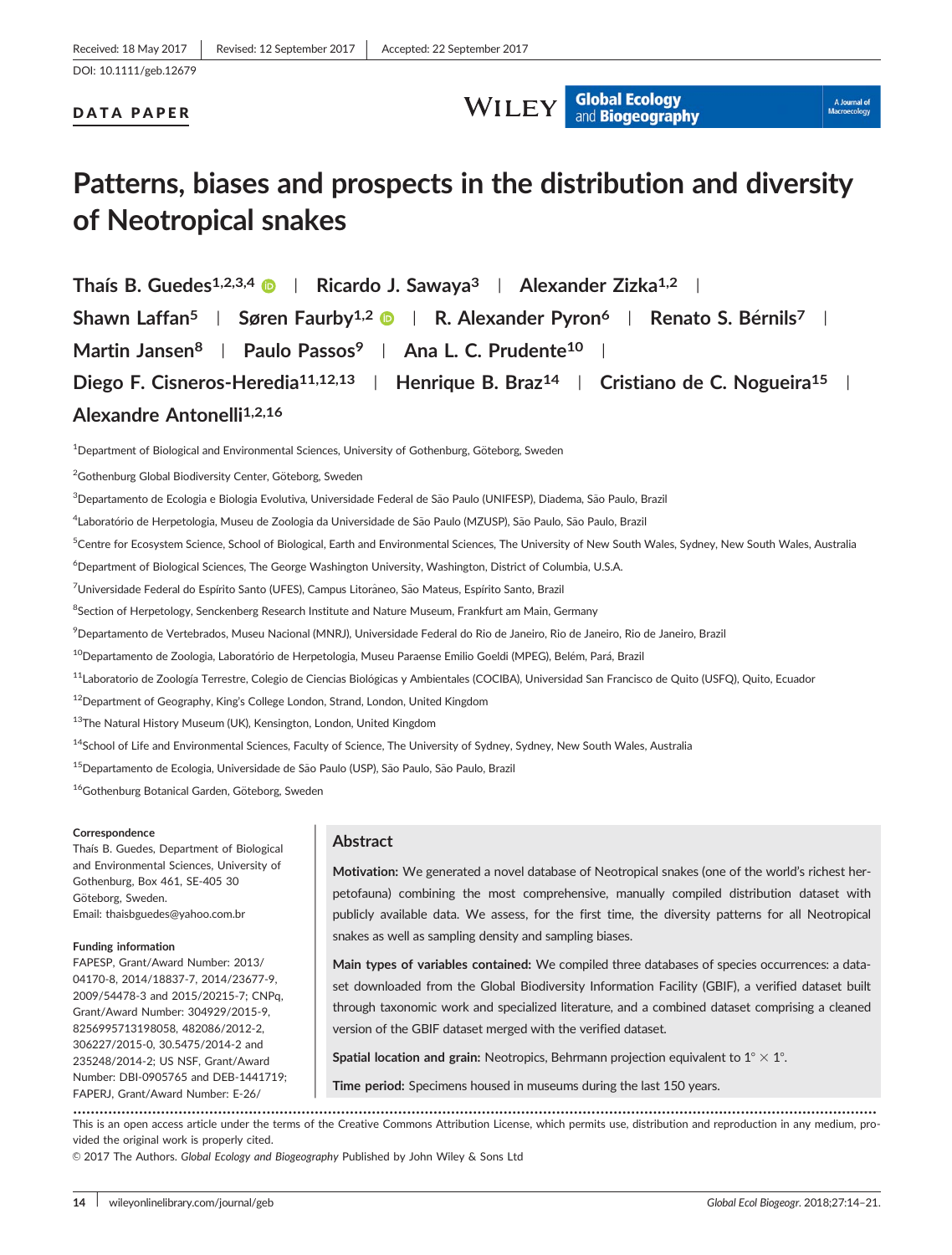110.434/2012 and E-26/111.636/2012; FAPESPA, Grant/Award Number: 2016/ 111449; PROTAX, Grant/Award Number: 440413/2015-0; Swedish Research Council, Grant/Award Number: B0569601; European Research Council, Grant/Award Number: 331024; Swedish Foundation for Strategic Research; Wallenberg Academy Fellowship; BIOTA/FAPESP, Grant/Award Number: 2011/50206-9

Editor: Shai Meiri

# and **Biogeography**

GUEDES ET AL. | 15

Major taxa studied: Squamata: Serpentes.

Software format: Geographical information system (GIS).

Results: The combined dataset provides the most comprehensive distribution database for Neotropical snakes to date. It contains 147,515 records for 886 species across 12 families, representing 74% of all species of snakes, spanning 27 countries in the Americas. Species richness and phylogenetic diversity show overall similar patterns. Amazonia is the least sampled Neotropical region, whereas most well-sampled sites are located near large universities and scientific collections. We provide a list and updated maps of geographical distribution of all snake species surveyed.

Main conclusions: The biodiversity metrics of Neotropical snakes reflect patterns previously documented for other vertebrates, suggesting that similar factors may determine the diversity of both ectothermic and endothermic animals. We suggest conservation strategies for high-diversity areas and sampling efforts be directed towards Amazonia and poorly known species.

#### KEYWORDS

conservation, data availability, GBIF, geographical distribution, phylogenetic diversity, sampling gaps, Serpentes, species richness

#### 1 <sup>|</sup> INTRODUCTION

Reptiles are a highly diverse group of terrestrial vertebrates with 10,450 known species, with this number increasing at c. 100 per year (Tonini, Beard, Ferreira, Jetz, & Pyron, 2016; Uetz & Hosek, 2016). It is probably the most neglected group in conservation prioritizations, as only 52% of the described species have been assessed in the International Union for Conservation of Nature (IUCN) Red List of Threatened Species (IUCN, 2017). Most of the assessed species have been categorized based on range size, of which 20% (Böhm, Collen, & Baillie, 2013) are considered data deficient owing to the lack of appropriate data on taxonomy, ecology, distribution, population trends and threats (Bland & Böhm, 2016; Böhm et al., 2013). This contrasts with that for other vertebrates, as for instance only 0.6% of birds and 15% of mammals are data deficient (Butchart & Bird, 2010; Schipper et al., 2008).

Among reptiles, there are c. 3,500 snake species globally, inhabiting temperate to tropical environments, in terrestrial and aquatic habitats (Uetz & Hosek, 2016; Wallach, Williams, & Boundy, 2014). As for most reptiles, distribution data for snake species remain scarce, and consequently, they are excluded from most large-scale studies of biodiversity and distribution patterns (e.g., Jenkins, Alves, Uezu, & Vale, 2015; Moura, Villalobos, Costa, & Garcia, 2016). Although reliable estimates of snake diversity would contribute to global and regional strategies for biological conservation, no detailed data have yet been compiled for the Neotropics, despite it comprising one of the world's richest herpetofaunas (Böhm et al., 2013; Meiri & Chapple, 2016).

Here, we present a new database of snake occurrences covering the entire Neotropics and assess, for the first time, the diversity patterns for all Neotropical snakes as well as sampling artefacts. We hypothesize that snake diversity follows a similar pattern to those already described for other vertebrates in the Neotropics (Jenkins et al., 2015; Moura et al., 2016). We generated our novel database by combining the most comprehensive, manually compiled distribution dataset with publicly available data, from which we calculate species richness (SR) and phylogenetic diversity (PD) as well as sampling density and sampling biases. Finally, we discuss prospects for more informed conservation strategies and design research agendas.

### 2 <sup>|</sup> MATERIAL AND METHODS

#### 2.1 <sup>|</sup> Data sources

We compiled three datasets for snakes recorded in the Neotropical region (sensu Olson et al., 2001), from central Mexico to southern South America, including all Caribbean islands. We included only records identified at the species level.

The raw dataset (RD) comprised georeferenced records for snakes downloaded from the Global Biodiversity Information Facility (GBIF; <http://doi.org/10.15468/dl.tdwbqp>). We filtered our search for records linked to specimens, literature occurrences and material samples, leaving out records lacking associated vouchers.

The verified dataset (VD) comprised geographical occurrences from vouchered specimens examined in natural history museums (Supporting Information Appendix S1) and required a large collaborative effort among herpetologists. The initial focus of the VD was to gather data on Brazilian snakes but also including their distribution outside the country. This was then expanded also to include species and records from other Latin American countries outside Brazil, through point occurrence data from vouchers and scientific literature.

The combined dataset (CD) was constructed by merging a cleaned version of the RD with the VD. To produce the RD cleaned dataset, we taxonomically validated and updated the species names. Geographical coordinates were cleaned by verification of geographical data and map compilation using the speciesgeocodeR (Töpel et al., 2017) and maptools (Lewin-Koh et al., 2011) packages in R (R Core Team, 2017). A commented list containing all taxonomic and geographical changes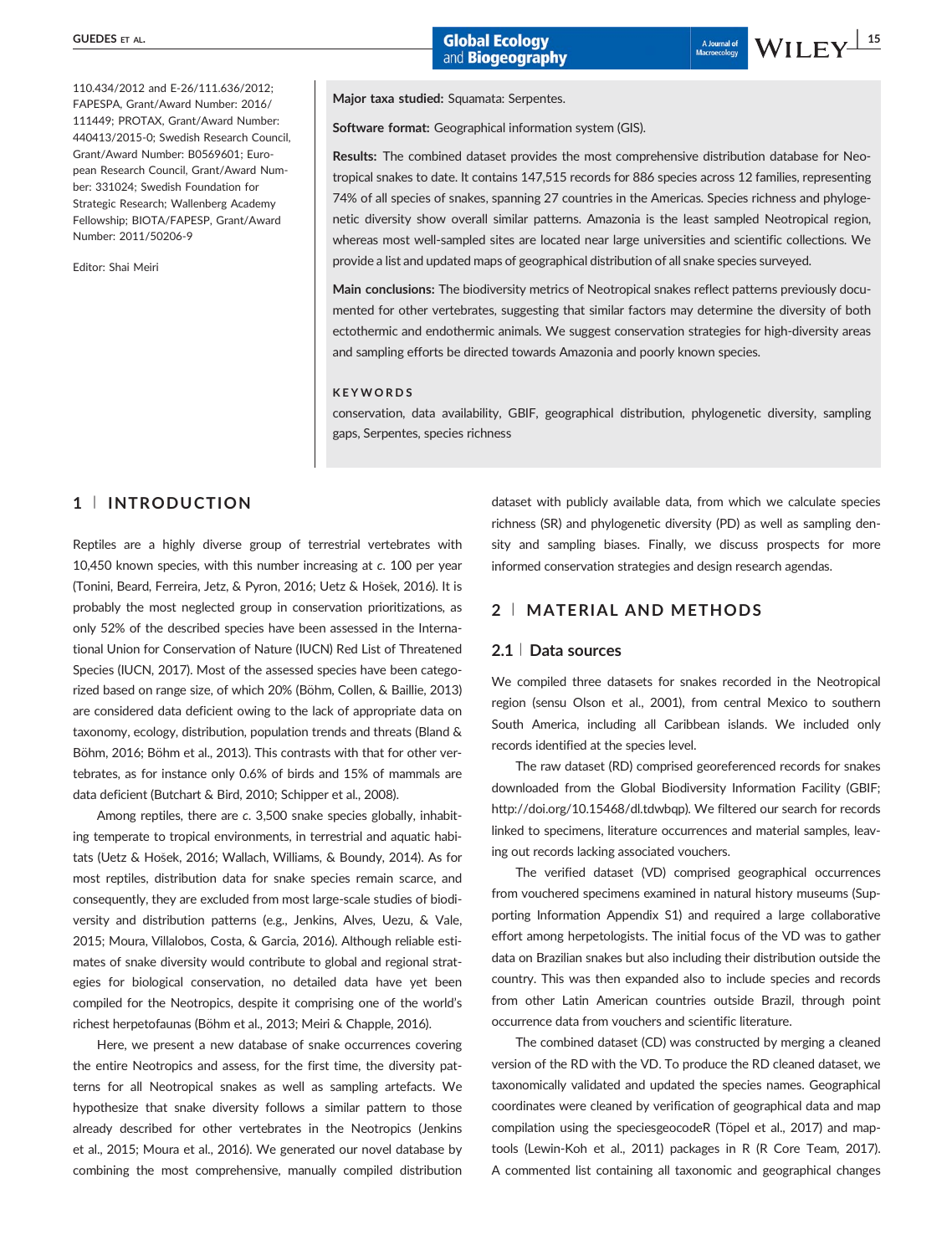

FIGURE 1 Neotropical region and ecoregion limits adopted here (sensu Olson et al., 2001), together with representative snakes species recorded for Central America Montane Forests: 1.1 Boa constrictor, 1.2 Oxybelis aeneus; Amazonia Most Forests: 1.3 Philodryas argentea, 1.4 Rhinobothryum lentiginosum, 1.5 Eunectes murinus, 1.6 Siphlophis compressus, 1.7 Amerotyphlops reticulatus, 1.8 Lachesis muta; Cerrado: 1.9 Imantodes cenchoa, 1.10 Apostolepis flavotorquata, 1.11 Bothrops lutzi, 1.12 Micrurus frontalis, 1.13 Erythrolamprus typhlus, 1.14 Phalotris lativittatus, 1.15 Xenopholis undulatus, 1.16 Oxyrhopus rhombifer, 1.17 Rhachidelus brazili; Chaco: 1.18 Psomophis genimaculatus, 1.19 Philodryas baroni, 1.20 Phimophis vittatus; Guianian Moist Forests: 1.21 Corallus caninus, 1.22 Anilius scytale, 1.23 Amerotyphlops brongersmianus; Caatinga: 1.24 Erythrolamprus viridis, 1.25 Thamnodynastes phoenix, 1.26 Bothrops erythromelas; and in the Atlantic Forest: 1.27 Atractus maculatus, 1.28 Chironius bicarinatus, 1.29 Tropidodryas striaticeps, 1.30 Liotyphlops beui, 1.31 Oxyrhopus guibei, 1.32 Dipsas albifrons, 1.33 Bothrops jararaca, 1.34 Corallus hortulanus, 1.35 Erythrolamprus atraventer. The abbreviations indicate common life habits of the Neotropical snakes: aquatic (Aq), arboreal (Ar), fossorial (F), terrestrial (T). Photograph credits: Cristiano C. Nogueira (10, 12), Crizanto C. Brito (27), Henrique B. Braz (14), Ivan Sazima (24, 35), Luiz C. Turci (7), Marcio Martins (4), Marco Sena (6), Martin Jansen (9, 13, 18, 23, 31), Otavio A. V. Marques (2, 3, 5, 15, 16, 17, 19, 20, 21, 22, 28, 30, 32), Ricardo J. Sawaya (33), Thaís B. Guedes (1, 8, 11, 25, 26, 29, 34)

applied to the RD in this process (without voucher verification) is provided in Supporting Information Appendix S2. Then, we merged the GBIF cleaned dataset with the VD to form the CD. We also removed from CD all redundant coordinates for each species (i.e., records with identical latitude and longitude values).

#### 2.2 <sup>|</sup> Analyses

#### 2.2.1 <sup>|</sup> Species richness and phylogenetic diversity

We used the CD for species richness (SR) and phylogenetic diversity (PD) analyses. Both analyses were performed at two spatial resolutions: the grid cell scale, which was on an equal area Behrmann projection with 360 columns (corresponding to  $1^{\circ} \times 1^{\circ}$  at 30° N or 30° S,  $1^{\circ} \times c$ . 0.75° at the equator and  $1^{\circ} \times c$ . 9.5° at the poles), and the ecoregion scale corresponding to polygons (sensu Olson et al., 2001; Figure 1). We ran all analyses using the software Biodiverse, version 1.1 (Laffan, Lubarsky, & Rosauer, 2010).

Phylogenetic diversity and species richness are usually correlated (Morlon et al., 2011). However, SR takes into account only distribution data for each species, whereas PD is calculated by using distribution data plus branch lengths of the phylogeny. Thus, PD incorporates evolutionary history that is not expressed by SR (Faith, 1992, 2008; Tucker et al., 2017).

The PD analysis was based on distribution data and a sample of 100 trees, from which we calculated mean values for each grid cell and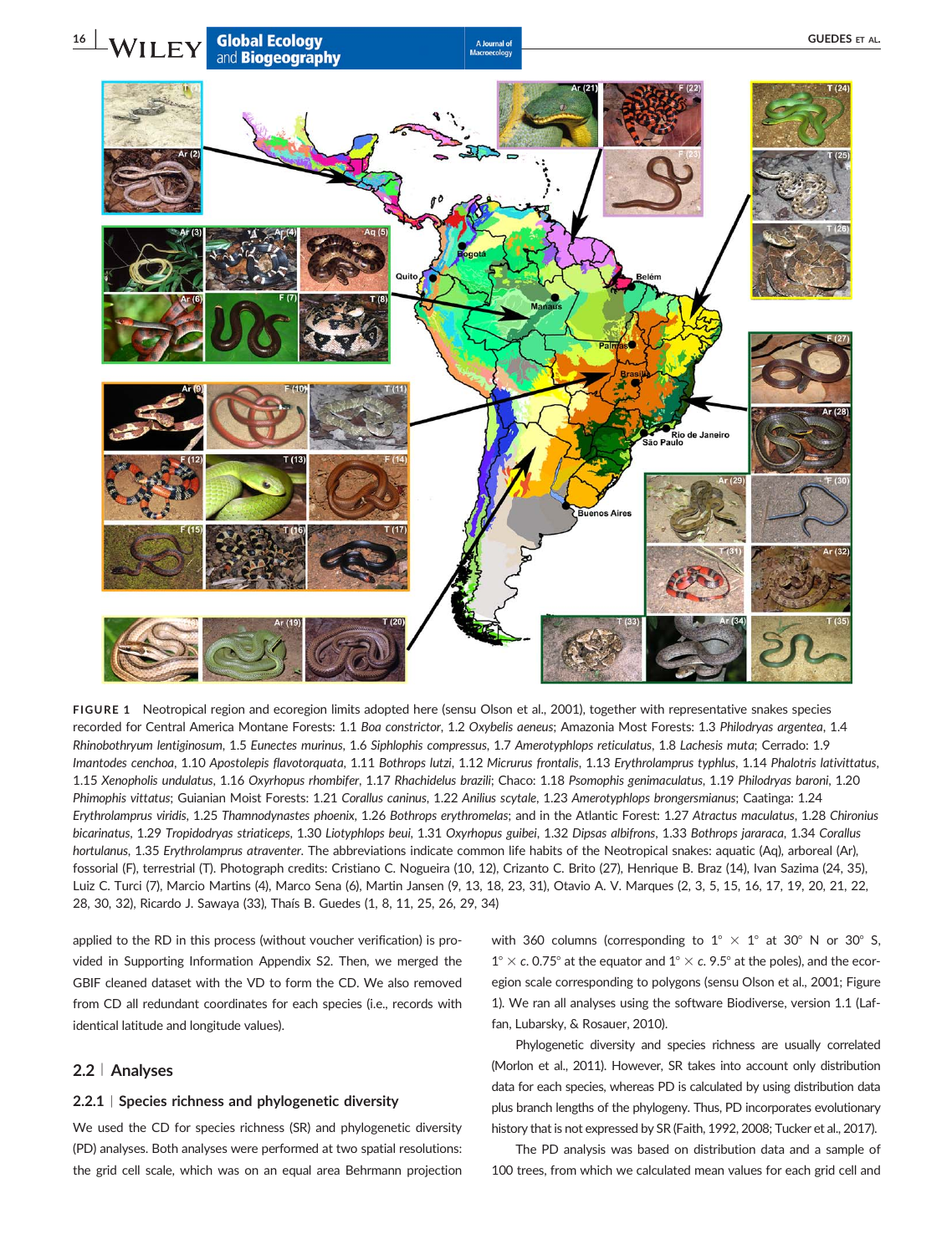## $\text{GUEDES ET AL.}$   $\text{GUEDES ET AL.}$   $\text{M.}$   $\text{M.}$   $\text{M.}$   $\text{M.}$   $\text{M.}$   $\text{M.}$   $\text{M.}$   $\text{M.}$   $\text{M.}$   $\text{M.}$   $\text{M.}$   $\text{M.}$   $\text{M.}$   $\text{M.}$   $\text{M.}$   $\text{M.}$   $\text{M.}$   $\text{M.}$   $\text{M.}$   $\text{M.}$   $\text{M.}$   $\text{M.$ and **Biogeography**

TABLE 1 Number of species and amount of occurrence data in the three datasets of snakes recorded in the Neotropical region

| Dataset          | Number of occurrences | Number of species |
|------------------|-----------------------|-------------------|
| Raw dataset      | 7.299                 | 659               |
| Verified dataset | 140.368               | 488               |
| Combined dataset | 147.515               | 886               |

ecoregion polygons to synthesize the result of PD in a single map for each scale adopted. We used the phylogeny provided by Tonini et al. (2016). The variance in PD metrics across the sample of trees reported in their study was low; thus, we considered this a sufficient approximation of PD. Phylogenetic diversity analyses require a precise match between distribution data and the terminals of the phylogeny. Of the 886 species in the CD, 847 (96%) were present on the tree and were used for both SR and PD analyses to allow a more direct comparison between the two analyses.

#### 2.2.2 <sup>|</sup> Sampling gaps

We calculated the number of occurrences across grid cells superimposed onto the Neotropical region to identify the intensity of sampling in each dataset.

## 3 <sup>|</sup> RESULTS

#### $3.1$  | Data availability

The RD includes 7,299 records of 659 species of snakes from 12 families (Table 1). The records are distributed over 25 countries (Figure 2a). A large number of records were derived from Central America and the West Indies, whereas the data are especially poor and sparce in South America (Figure 2a).

The VD contains almost 20 times more records than the RD. It includes 140,368 georeferenced records for 488 species from 10 families (Table 1). The records are distributed over 18 countries (Figure 2a), especially in South America, with 436 species recorded only in this region (Figure 2a).

We excluded 152 inconsistences in taxonomic and geographical cleaning of RD (Supporting Information Appendix S2). Thus, the CD has a total of 147,515 georeferenced records, representing 886 species in 12 families across 27 countries (Table 1 and Figure 2a). To our knowledge, this constitutes the most extensive and complete dataset of snake distributions for the Neotropical region, both in number of occurrences and number of species (Table 1 and Figure 2a). Maps for each species and a list of all Neotropical snake species included in this study, with their status of their known geographical distribution, are provided in Supporting Information Appendices S3 and S4.

# 3.2 <sup>|</sup> Spatial patterns of species richness and phylogenetic diversity

#### 3.2.1 <sup>|</sup> Grid cell diversity

SR and PD are spatially very similar (Figure 2b,c). Species richness (60– 120 species) and PD (1,000–2,000) are highest in the Atlantic Forest of southeast Brazil, closely followed by the Amazonian region along some large cities or close to important rivers, the coastal forests in northernmost South America, the Andean forests of Ecuador, the moist and montane forests of Central America, the Cerrado savannas in Central Brazilian Plateau and nearby Tocantins drainage, and the Pantanal wetlands. Intermediate values of SR (30-60 species) and PD (500-1,000) are found in the semi-arid Caatinga in northeast Brazil, in a large continuous (SR) or scattered (PD) area in the Cerrado savannas, the Pampas and Chaco regions in southern South America, in the Andean region over Colombia, Ecuador and Peru, and over a large portion in Central America.

For SR, values < 30 species are found in small portion of the Neotropical region (e.g., West Indies, north-western Amazonia, northern and southern Bolivia, and north of the Chaco). For PD, a large number of cells show low values (between zero and 500), with the largest patches in Amazonia.

#### 3.2.2 <sup>|</sup> Ecoregion diversity

We recorded species in 187 ecoregions (Figure 2d,e; Supporting Information Appendix S5). The Cerrado is the richest ecoregion, with occurrences of 222 species of snakes, and also has the highest PD value (2,700). However, the ecoregions inside the Atlantic Forest domain also presented high values of SR and PD. Ecoregions in the Caatinga, the extra-Andean region from Colombia to Peru, Costa Rica, Chaco and Pampas have intermediate values of both SR and PD (Figure 2d,e; Supporting Information Appendix S5).

The ecoregions with lowest SR and PD are located in the southern part of the Andes and the West Indies islands. Thirty-one ecoregions include records for just one to three species each (Figure 2d,e; Supporting Information Appendix S5).

#### 3.3 <sup>|</sup> Sampling gaps

Based on CD, the most poorly sampled Neotropical region is the Amazon, where all grid cells harbour  $<$  500 records and 1,600,000 km<sup>2</sup> have no records at all (Figure 2a). The Andean region is also poorly sampled, with 900,000 km<sup>2</sup> empty and all others having  $<$  500 records. The Lesser Antilles and Central America are also poorly sampled. The best-sampled region is the Atlantic Forest (400,000 km<sup>2</sup>, containing 1,000–3,000 occurrences; Figure 2a). Some cells are well sampled, even though surrounding cells have very few records.

### 4 <sup>|</sup> DISCUSSION

#### $4.1 \mid$  Data availability

We found errors associated with non-updated nomenclature and erroneous georeferences in the RD. This reinforces previous suggestions (e.g., Ficetola et al., 2013; Maldonado et al., 2015; Meyer, Weigelt, & Kreft, 2016) that GBIF data should not be used without proper verification and cleaning. The verified dataset, albeit smaller in the absolute number of species and records outside Brazil, can be considered well curated. As these two datasets are so different in geographical and taxonomic representation, merging them proved to be a suitable approach. Combining the RD cleaned dataset with the verified dataset almost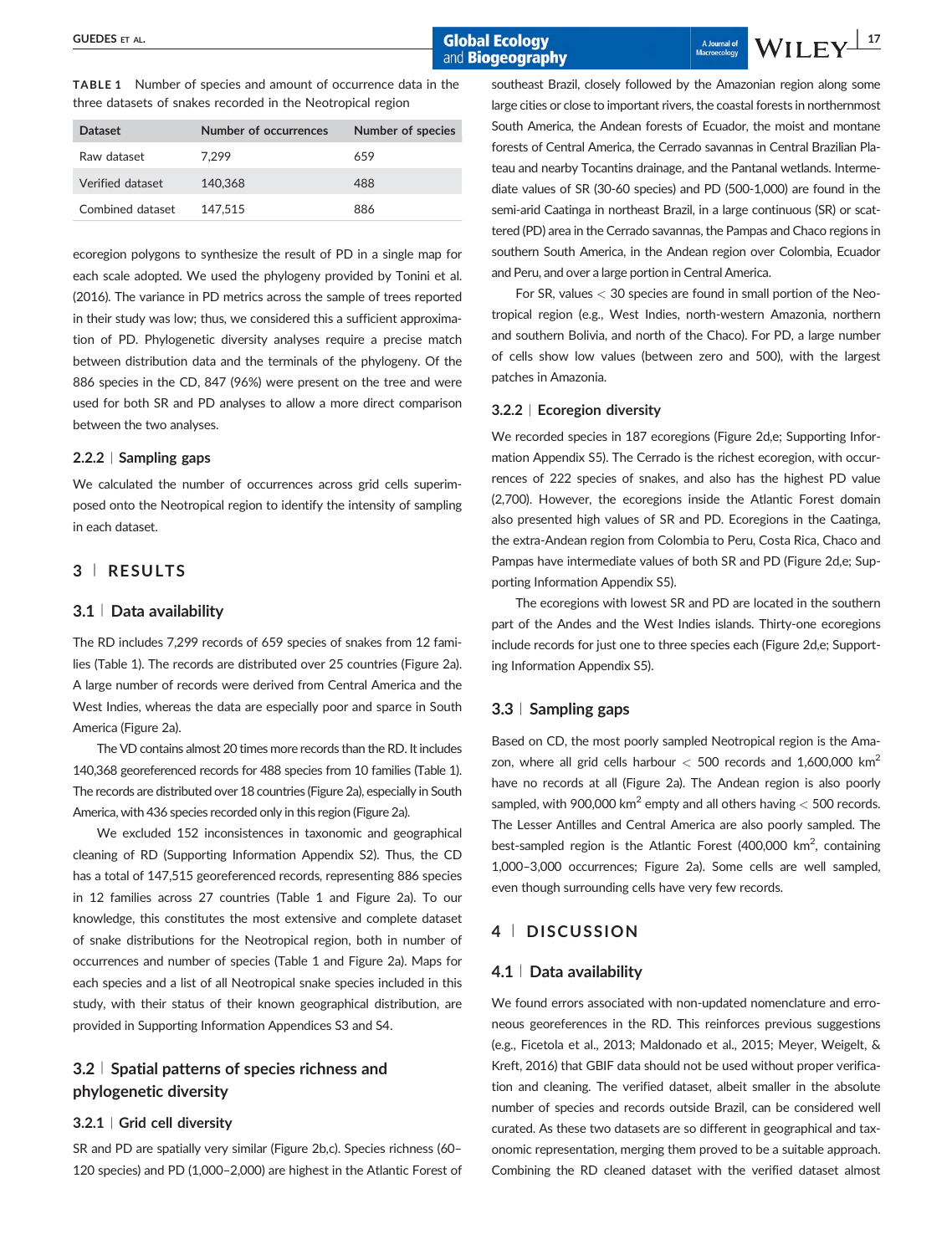

FIGURE 2 Species occurrence data and spatial patterns of Neotropical snake diversity. (a) Geographical coverage of sampling of snakes measured in  $1^\circ \times 1^\circ$  grid cells. RD = raw dataset, obtained from [www.gbif.org;](http://www.gbif.org) VD = verified dataset, presented here; CD = combined dataset, produced by merging RD and VD. (b) Species richness at grid cells. (c) Phylogenetic diversity at grid cells. (d) Species richness at the ecoregion scale. (e) Phylogenetic diversity at the ecoregion scale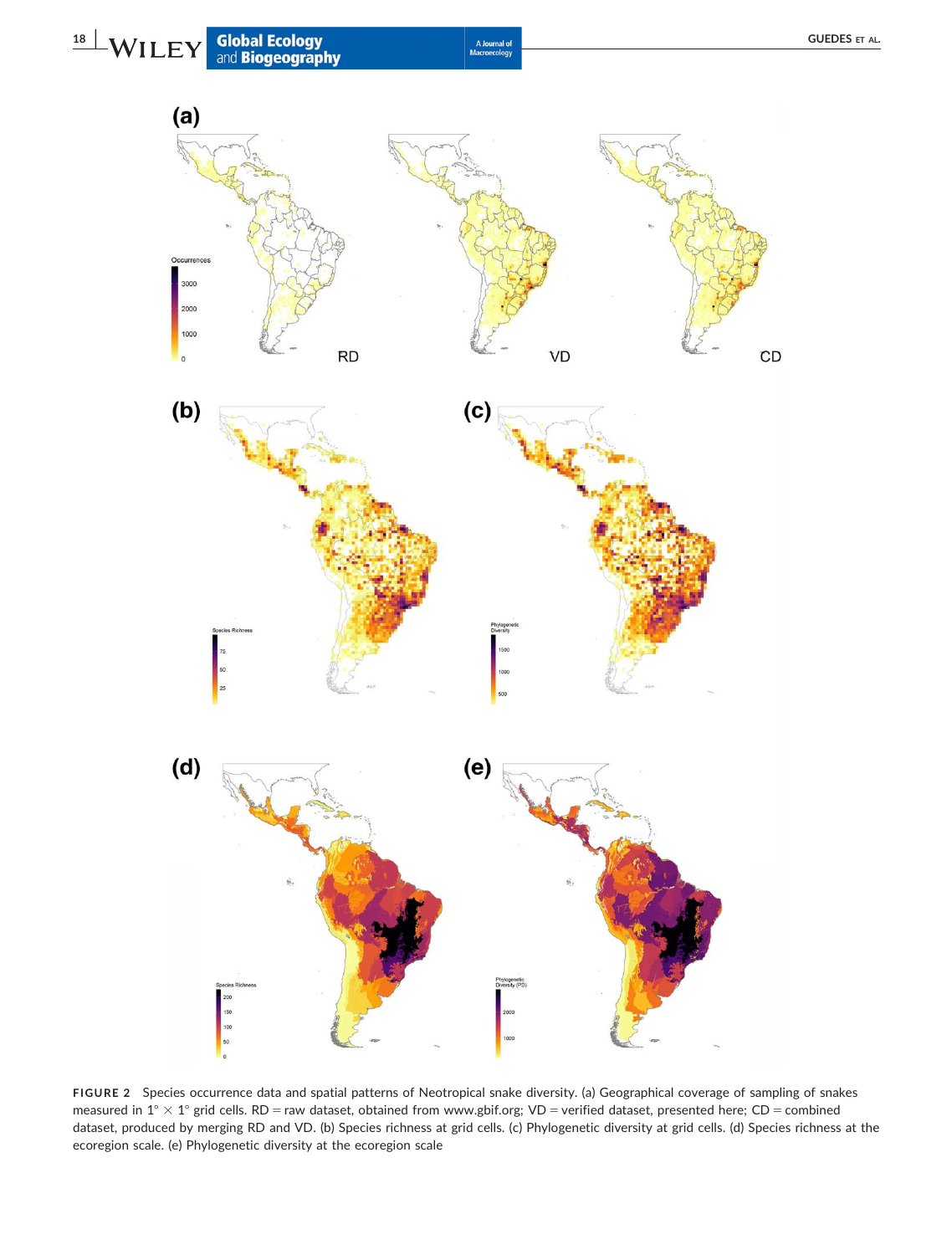# and **Biogeography**

doubled the number of species in the CD and substantially increased the geographical coverage to cover the Neotropical region more adequately.

This study provides the most comprehensive and novel database on snakes in the Neotropical region to date. Our CD increased the knowledge about Neotropical snakes, providing data for 886 species, an improvement of 670 species compared with previous studies (216 species by Böhm et al., 2013). We believe that CD also led to a considerable reduction in the number of 'poorly known' snake species regarding geographical distribution, especially for the tropical regions known to contain the most species classified as data deficient or threatened (see Supporting Information Appendix S4; Bland & Böhm, 2016; Böhm et al., 2013; Tingley, Meiri, & Chapple, 2016).

# 4.2 <sup>|</sup> Spatial patterns of species richness and phylogenetic diversity

The SR patterns found for Neotropical snakes broadly correspond to the patterns previously reported for other vertebrates (e.g., Fenker, Tedeschi, Pyron, & Nogueira, 2014; Jenkins et al., 2015; Moura et al., 2016). In contrast, our results contradict previous suggestions that Amazonia (here considered as poorly sampled) is the richest area for Neotropical reptiles (Böhm et al., 2013). This discrepancy may be explained by differences between our dataset and that of Böhm et al. (2013), which also included lizards, used species ranges instead of grid cells, adopted a different spatial scale, and was based on a random sampling, which in theory is meant to provide an adequate representation of species globally, but in practice may be problematical.

A different view of areas harbouring high SR and PD emerges on the scale of ecoregions (Figure 2d,e). For both indices, the Cerrado is the most diverse region. Accordingly, these results indicate that snake diversity in seasonally dry tropical forests may be more diverse than in rain forests, a pattern not previously inferred. The Cerrado is a global biodiversity hotspot (Mittermeier, Turner, Larsen, Brooks, & Gascon, 2011; Myers et al., 2000), harbouring  $\geq$  153 species of snakes, of which 49 are endemic (Guedes, Nogueira, & Marques, 2014). It is also the world's most species rich savanna in number of woody plant species and has higher diversity than any other dry forests in the Neotropics (DRYFLOR et al., 2016). However, our results could be biased by the ecoregion boundaries used here, which separated the Atlantic Forest into distinct subregions, but did not do so to the Cerrado. As a whole, the Atlantic Forest harbours the richest snake fauna, including 236 species, of which 83 are endemic (Guedes et al., 2014). This situation reinforces the importance of refined data on species distributions for assessing the influence of spatial scale on patterns of biodiversity.

Despite the close relationship between SR and PD, the most species-rich areas are not fully coincident with areas of highest PD, as already reported by Fenker et al. (2014) for a clade of snakes. At the grid cell scale, we find highest SR and PD in forested areas, a similar pattern previously reported for amphibians, mammals and birds (Jenkins et al., 2015; Moura et al., 2016). Such areas also appear to contain high PD for particular groups of snakes, such as the relatively diverse genus, Bothrops (Fenker et al., 2014). However, high-PD areas can probably be explained by sympatry of widely divergent lineages. This should occur in grid cells where species of open-habitat clades are found together with forest-adapted clades (Fenker et al., 2014).

#### 4.3 <sup>|</sup> Sampling gaps

Our sampling gap map reflects a situation similar to that documented for other vertebrates (Meyer, Kreft, Guralnick, & Jetz, 2015). Amazonia has the smallest number of records of snakes in relationship to its area, which was predictable in face of the scattered data already reported for other groups (Peres, 2005). The region's high inaccessibility, low investments in local research and the relative shortage of experts to explore this huge area are likely to explain this result. In contrast, wellsampled areas were coincident with the location of the most active universities and scientific collections of reptiles.

## 5 <sup>|</sup> CONCLUSIONS

Our study demonstrates that Neotropical snake diversity is unevenly distributed, with some ecoregions, such as the Cerrado, containing a disproportionately high diversity. We also showed that merging public and manually compiled data sources is likely to provide the largest taxonomic and geographical coverage for any system under study. However, a proper taxonomic verification, examination and assessment of biases of the public dataset proved crucial. As a result, we can now provide a solid and reliable foundation for any kind of meta-analysis, including the assessment of climate change effects, conservation strategies or design of future research agendas. Conservation priorities should focus on areas of high diversity values as well as high threat by landscape changes. Finally, we found highest diversity values in forested areas, reinforcing the need for general habitat protection compared with actions that are targeting specific species.

In order to increase our knowledge about Neotropical snakes, a geographically and taxonomically focused sampling is required, targeting Amazonia and those species whose distributions are so far largely unknown.

#### ACKNOWLEDGMENTS

We are grateful to Alejandro Giraudo and Vanesa Arzamendia (Universidad Nacional del Litoral, Argentina); Antônio Argôlo (State University of Santa Cruz, Brazil); Francisco Franco and Otavio Marques (Butantan Institute, Brazil); Christine Strüssmann (Federal University of Mato Grosso, Brazil); Marinus S. Hoogmoed (Museu Paraense Emilio Goeldi); Fausto Barbo, Giovanna Montingelli, Juan Arredondo, Hussam Zaher and Márcio Martins (University of São Paulo, Brazil); Márcio Borges-Martins (Federal University of Rio Grande do Sul, Brazil); and Josué Azevedo (University of Gothenburg, Sweden), who kindly provided refined data on species distributions that will be soon made available through the Atlas of Brazilian Snakes coordinated by C.C.N. We also thank all curators and technical managers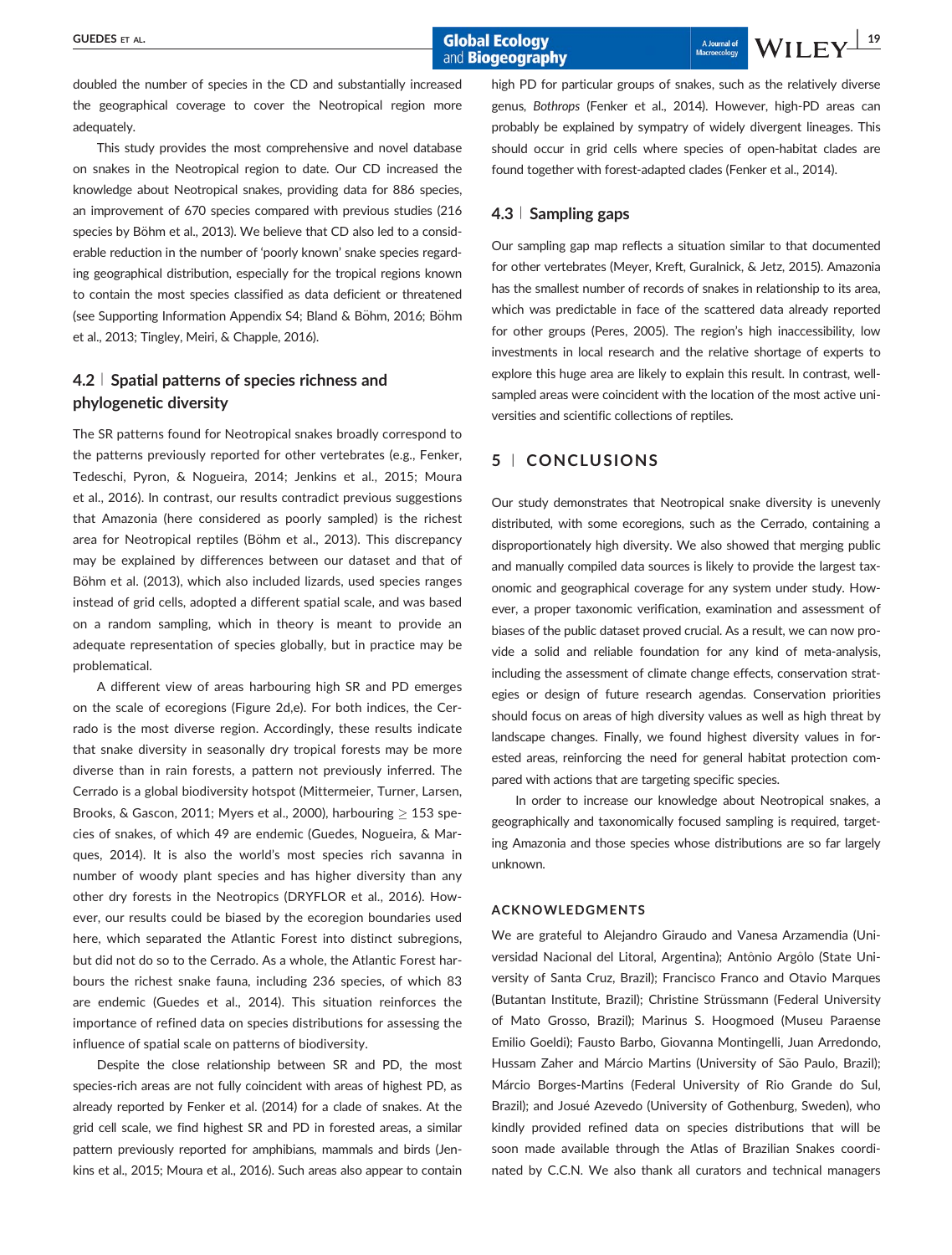# $\frac{\text{20}}{\text{20}}$  WILEY and Biogeography and Biogeography  $\frac{\text{A Journal of}}{\text{Marcsecology}}$

of all institutions visited by the authors and our collaborators over many years of collecting data. [Correction added on 1 December 2017, after first online publication: Marinus S. Hoogmoed (Museu Paraense Emilio Goeldi) was added in this version].

#### DATA ACCESSIBILITY

Maps containing the distribution of all species used in this study are available as rasterfile in Supporting Information Appendix S3.

#### AUTHOR CONTRIBUTIONS

T.B.G. and A.A. conceived the research; T.B.G., R.J.S., R.S.B., M.J., P. P., A.L.C.P., D.F.C.-H., H.B.B. and C.C.N. collected the data by visiting natural history museums and consulting literature; A.P. provided the phylogenies; T.B.G. analysed the biogeographical data and drew the maps, assisted by A.Z., S.L. and S.F.; T.B.G. and A.A. led the writing, with contributions from all authors, interpretation and discussion of the results.

#### **ORCID**

Thaís B. Guedes **in** <http://orcid.org/0000-0003-3318-7193> Søren Faurby **b** <http://orcid.org/0000-0002-2974-2628>

#### REFERENCES

- Bland, L. M., & Böhm, M. (2016). Overcoming data deficiency in reptiles. Biological Conservation, 204, 16–22.
- Böhm, M., Collen, B., Baillie, J. E. M., Bowles, P., Chanson, J., Cox, N., ... Zug, G. (2013). The conservation status of the world's reptiles. Biological Conservation, 157, 372–385.
- Butchart, S. H. M., & Bird, J. P. (2010). Data deficient birds on the IUCN Red List: What don't we know and why does it matter? Biological Conservation, 143, 239–247.
- DRYFLOR, Banda-R, K., Delgado-Salinas, Dexter, K. G., Linares-Palomino, R., Oliveira-Filho, A., ... Pennington, R. T. (2016). Plant diversity patterns in neotropical dry forests and their conservation implications. Science, 353, 1383–1387.
- Faith, D. P. (1992). Conservation evaluation and Phylogenetic diversity. Biological Conservation, 61, 1–10.
- Faith, D. P. (2008). Threatened species and potential loss of phylogenetic diversity: Conservation scenarios based on estimated extinction probabilities and phylogenetic risk analysis. Conservation Biology, 22, 1461–1470.
- Fenker, J., Tedeschi, L. G., Pyron, R. A., & Nogueira, C. C. (2014). Phylogenetic diversity, habitat loss and conservation in South American pitvipers (Crotalinae: Bothrops and Bothrocophias). Diversity and Distrubutions, 10, 1108–1119.
- Ficetola, G. F., Rondinini, C., Bonardi, A., Katariya, V., Padoa-Schioppa, E., & Angulo, A. (2013). An evaluation of the robustness of global amphibian range maps. Journal of Biogeography, 41, 211–221.
- Guedes, T. B., Nogueira, C., & Marques, O. A. V. (2014). Diversity, natural history, and geographical distribution of snakes in the Caatinga, Northeastern Brazil. Zootaxa, 3863, 1–93.
- IUCN. (2017). The IUCN red list of threatened species (Version 2017-1). Retrieved from [http://cmsdocs.s3.amazonaws.com/summarystats/](http://cmsdocs.s3.amazonaws.com/summarystats/2017-1_Summary_Stats_Page_Documents/2017_1_RL_Stats_Table_1.pdf) [2017-1\\_Summary\\_Stats\\_Page\\_Documents/2017\\_1\\_RL\\_Stats\\_Table\\_1.](http://cmsdocs.s3.amazonaws.com/summarystats/2017-1_Summary_Stats_Page_Documents/2017_1_RL_Stats_Table_1.pdf) [pdf](http://cmsdocs.s3.amazonaws.com/summarystats/2017-1_Summary_Stats_Page_Documents/2017_1_RL_Stats_Table_1.pdf)
- Jenkins, C. N., Alves, M. A. S., Uezu, A., & Vale, M. M. (2015). Patterns of vertebrate diversity and protection in Brazil. PLoS One, 10, e0145064.
- Laffan, S. W., Lubarsky, E., & Rosauer, D. F. (2010). Biodiverse, a tool for the spatial analysis of biological and related diversity. Ecography, 33, 643–647.
- Lewin-Koh, N. J., Bivand, R., Pesbema, E. J., Archer, E., Baddeley, A., Bibiko, H. J., ... Turner, R. (2011). MapTools: Tools for reading and handling spatial objects (R package version 0.8–10). Retreived from <http://CRAN>. R-project. org/package= maptools
- Maldonado, C., Molina, C. I., Zizka, A., Persson, C., Taylor, C. M., Albán, J., ... Antonelli, A. (2015). Estimating species diversity and distribution in the era of Big Data: To what extent can we trust public databases? Global Ecology and Biogeography, 24, 973–984.
- Meiri, S., & Chapple, D. G. (2016). Biases in the current knowledge of threat status in lizards, and bridging the 'assessment gap'. Biological Conservation, 204, 6–15.
- Meyer, C., Kreft, H., Guralnick, R., & Jetz, W. (2015). Global priorities for an effective information basis of biodiversity distributions. Nature Communications, 6, 8221.
- Meyer, C., Weigelt, P., & Kreft, H. (2016). Multidimensional biases, gaps and uncertainties in global plant occurrence information. Ecology Letters, 8, 992–1006.
- Mittermeier, R. A., Turner, W. R., Larsen, F. W., Brooks, T. M., & Gascon, C. (2011). In F. E. Zachos and J. C. Habel (Eds.), Global biodiversity conservation: The critical role of hotspots (pp. 3–22). London, U.K.: Springer.
- Morlon, H., Schwilk, D. W., Bryant, J. A., Marquet, P. A., Rebelo, A. G., Tauss, C., ... Green, J. L. (2011). Spatial patterns of phylogenetic diversity. Ecology Letters, 14, 141–149.
- Moura, M. R., Villalobos, F., Costa, G. C., & Garcia, P. C. A. (2016). Disentangling the role of climate, topography and vegetation in species richness gradients. PLoS One, 11, e0152468.
- Myers, N., Mittermeier, R. A., Mittermeier, C. G., da Fonseca, G. A. B., & Kent, J. (2000). Biodivesity hotspots for conservation priorities. Nature, 403, 853–858.
- Olson, D. M., Dinerstein, E., Wikramanayake, E. D., Burgess, N. D., Powell, G. V. N., Underwood, E. C., ... Kassem, K. R. (2001). Terrestrial ecoregions of the world: A new map of life on earth a new global map of terrestrial ecoregions provides an innovative tool for conserving biodiversity. BioScience, 51, 933–938.
- Peres, C. (2005). Porque precisamos de megareservas na Amazonia. Megadiversidade, 1, 174–180.
- R Core Team. (2017). R: A language and environment for statistical computing. Vienna, Austria: R Foundation for Statistical Computing. ISBN 3–900051-07-0. Retreived from<http://www.R-> project.org
- Schipper, J., Chanson, J. S., Chiozza, F, Cox, N. A., Hoffmann, M., Katariya, V., ... Young, B. E. (2008). The status of the world's land and marine mammals: Diversity, threat, and knowledge. Science, 322, 225–230.
- Tingley, R., Meiri, S., & Chapple, D. G. (2016). Addressing knowledge gaps in reptile conservation. Biological Conservation, 204,  $1 - 5.$
- Tonini, J. F. R., Beard, K. H., Ferreira, R. B., Jetz, W., & Pyron, R. A. (2016). Fully-sampled phylogenies of squamates reveal evolutionary patterns in threat status. Biological Conservation, 204, 23–31.
- Töpel, M., Zizka, A., Calió, M. F., Scharn, R., Silvestro, D., & Antonelli, A. (2017). SpeciesGeoCoder: Fast categorisation of species occurrences for analyses of biodiversity, biogeography, ecology and evolution. Systematic Biology, 66, 145–151.